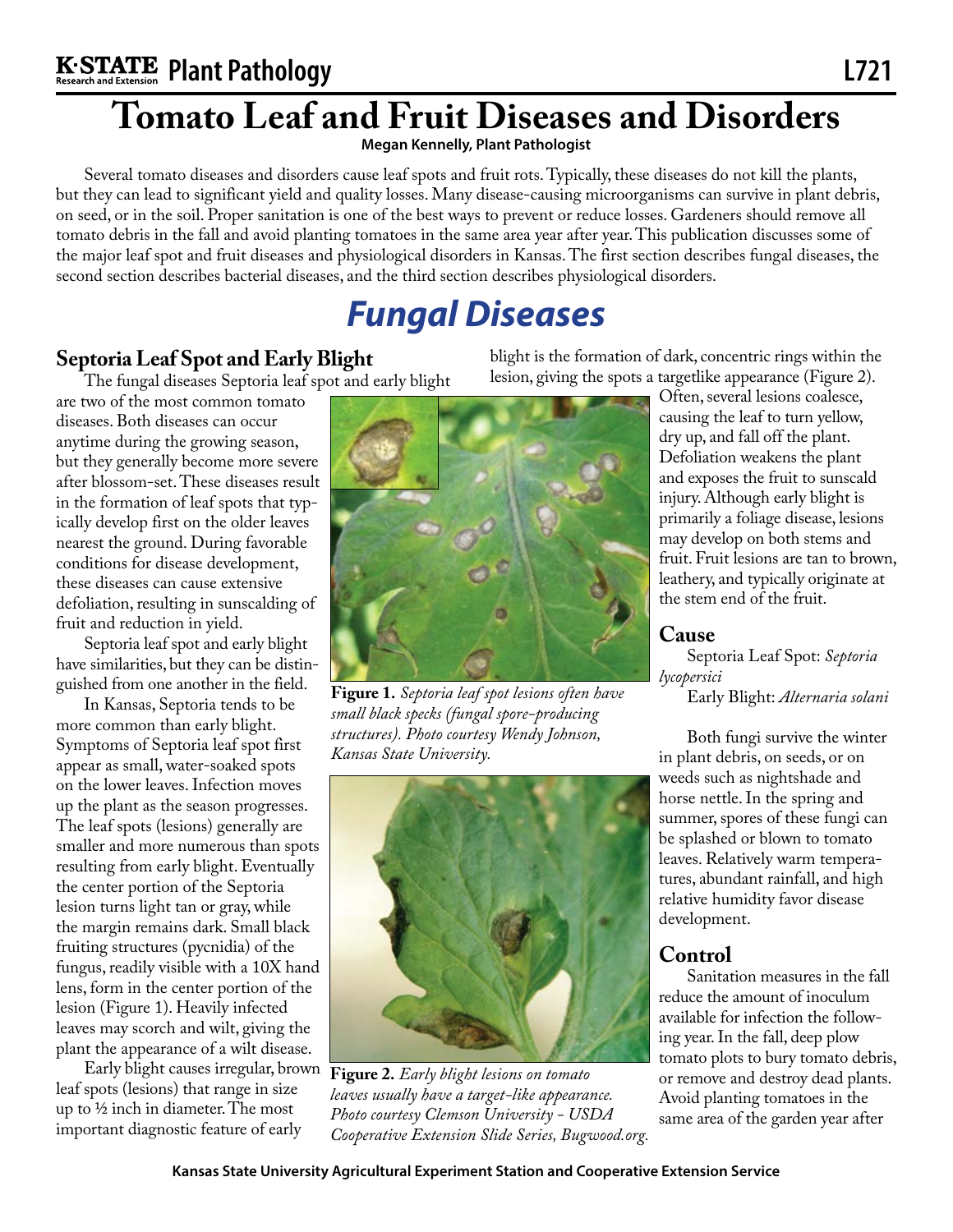year. Clean seed and healthy transplants in the spring help control the disease. To reduce humidity and leaf wetness, avoid overhead irrigation. To improve airflow, use staking and appropriate plant spacing. To prevent rain splash, use mulch. Avoid composting diseased plant material.

Start with the cultural practices described above. However, there are control materials available. For best results, begin applications as soon as the symptoms become apparent.

Homeowners can refer to Table 1. Commercial growers should consult the *Midwest Vegetable Production Guide for Commercial Growers*; a management guide published every year. Contact your local K-State Research and Extension Office or the K-State Plant Diagnostic Lab for ordering information.

#### **Anthracnose**

Anthracnose is a frequent problem in the latter part of the growing season on ripening tomato fruit. The disease results in a fruit rot that reduces the quality and yield of tomatoes. Symptoms of anthracnose appear first as small, circular, slightly sunken lesions on the surface of ripening fruits. The spots quickly enlarge, become bruiselike depressions, and develop a water-soaked appearance directly beneath the skin (epidermis) of the fruit. Black, concentric rings form in the center of the lesions. The rings consist of numerous small fruiting structures (acervuli) of the diseasecausing fungus (Figure 3).

During humid weather, masses of buff-colored fungal spores (conidia) are extruded from the fruiting structure. Several lesions coalesce, causing extensive decay of the fruit. Eventually, secondary microorganisms invade the lesions and cause a complete rotting of the fruit.

#### **Cause**

Anthracnose is caused by several fungal species in the genus *Colletotrichum*, including *C. coccodes, C. dematium*, and *C. gloeosporioides.*

The fungus can survive in infected plant debris and

**Control**

Several cultural practices help reduce the incidence of anthracnose. Mulching around the tomato plants prevents splashing of spores from the soil onto the fruits. Staking tomatoes increases air movement and decreases the likelihood of favorable environmental conditions for infection. Avoid overhead watering and remove infected or rotting fruits from the plant.

Start with the cultural practices described above. However, there are control materials available.

Homeowners can refer to Table 1. Commercial growers should consult the *Midwest Vegetable Production Guide for Commercial Growers*; a management guide published every year. Contact your local K-State Research and Extension Office or the K-State Plant Diagnostic Lab for ordering information.



**Figure 3.** *Anthracnose causes circular, sunken areas on ripening fruit which later support numerous fungal spore-producing structures (black specks). Photo courtesy Clemson University - USDA Cooperative Extension Slide Series, Bugwood.org*

in the soil. During rainy weather, fungal spores are splashed onto the fruit. Most infection takes place on ripe or overripe fruit. Green fruit also can be infected, although symptoms do not develop until the tomatoes begin to mature. Disease development is favored by frequent rainfall temperatures around 80 degrees Fahrenheit.

**Table 1.** *Homeowner fungicides labeled for Septoria leaf spot, early blight and anthracnose of tomato.*

| Active ingredient                                            | Example products*                                                                                                    | <b>Notes</b>                                                                                                                                           |
|--------------------------------------------------------------|----------------------------------------------------------------------------------------------------------------------|--------------------------------------------------------------------------------------------------------------------------------------------------------|
| Bacillus subtilis<br><i>(biological control</i><br>organism) | Serenade Garden Disease<br>Control                                                                                   | The bacterial species Bacillus subtilis has had<br>efficacy in trials for some fungi, but not in others.<br>Little data available for tomato diseases. |
| chlorothalonil                                               | Fertilome Broad Spectrum<br>Fungicide, Ortho Garden<br>Disease Control, Garden Tech<br>Daconil Fungicide Concentrate | In trials with commercial formulations of<br>chlorothalonil, fungicides have reduced disease<br>compared to untreated controls.                        |
| copper                                                       | Natural Guard Copper Soap<br>Liquid Fungicide                                                                        | Performance of copper materials has been good<br>in several trials for Septoria and early blight, but<br>poor in several others.                       |
| maneb                                                        | Hi-Yield Maneb Garden<br>Fungicide                                                                                   | In trials with commercial formulations of a<br>related material called mancozeb, fungicides have<br>reduced disease compared to untreated controls.    |

\* *Labels change frequently, and it is the responsibility of the user to follow all label instructions.*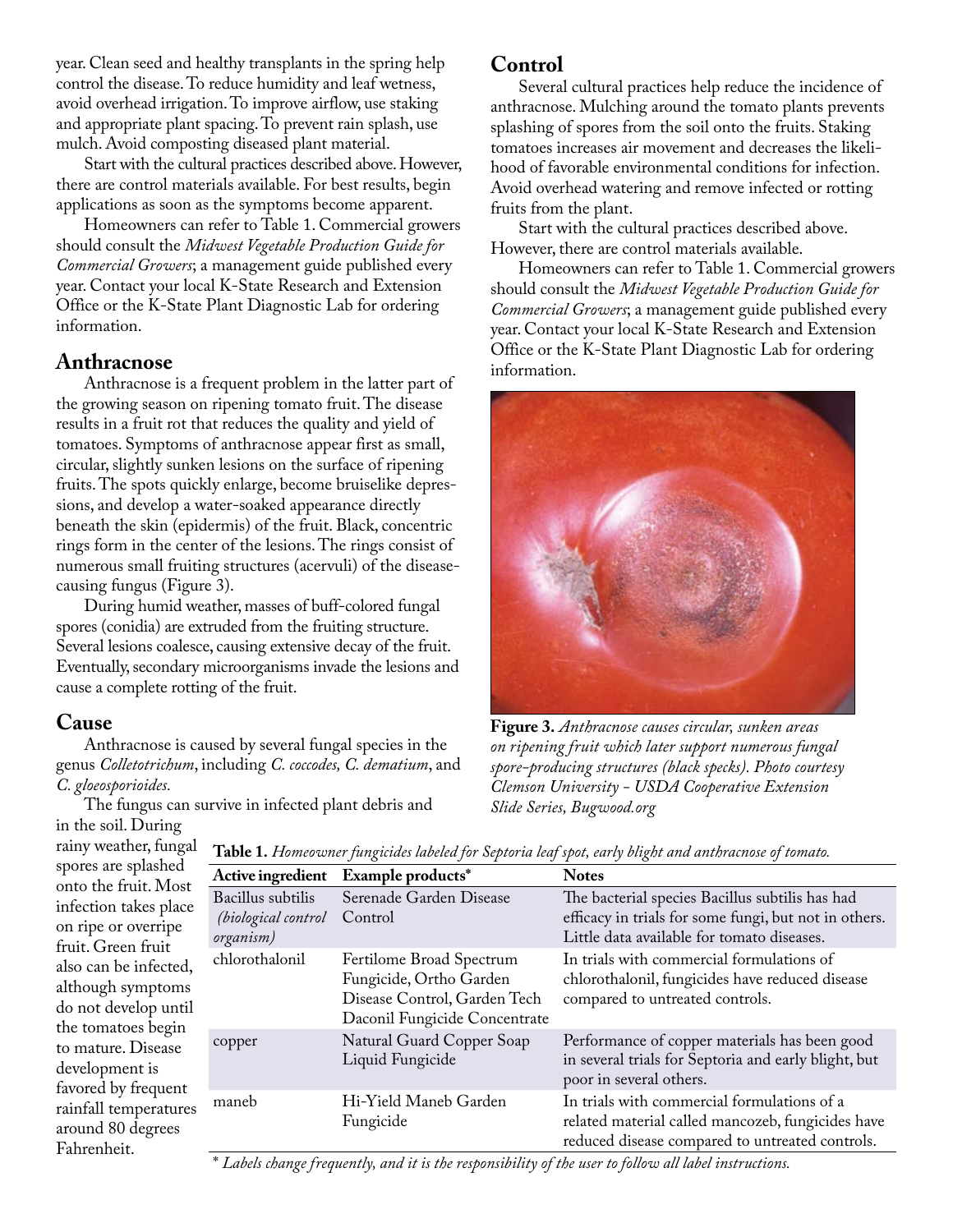

## *BACTERIAL DISEASES* **Tomato Leaf and Fruit Diseases and Disorders**

## **Bacterial Speck and Spot**

In average Kansas summers, bacterial speck and bacterial spot of tomato are not common, but they can cause serious damage during wet growing seasons. On tomatoes, both diseases result in spot formation on the leaves and fruit. Heavy infection can cause defoliation, but the main effect of these diseases is the reduction of fruit quality.

Leaf symptoms of bacterial speck and bacterial spot are similar. Both diseases cause small (⅛ to ¼ inch) black lesions on leaves. These spots usually are surrounded by a yellow halo. The lesions of bacterial *spot* tend to have a greasy appearance; those of bacterial *speck* do not. The two diseases are more easily distinguished by symptoms on the fruit. Bacterial *spot* results in small, black, slightly raised, water-soaked spots. These spots may enlarge to  $\frac{1}{4}$  inch in diameter and become very rough and cracked. Bacterial *speck* lesions also are slightly raised, but typically are much smaller ( $\frac{1}{16}$  inch) than those of bacterial spot. Bacterial speck lesions do not crack or become scaly as in bacterial spot (Figures 4 and 5).

#### **Cause**

*Bacterial Speck Pseudomonas syringae pv. tomato Bacterial Spot Xanthomonas campestris pv. vesicatoria*

Both bacteria can survive the winter on plant debris or on other weedy hosts. The bacteria also can be introduced into a field on contaminated seed or infected transplants. Driving rain and mechanical injury to plants caused by hail and high winds increase the severity of these diseases. The development of bacterial speck is favored by relatively cool (65 to 75 degree Fahrenheit), wet conditions, while bacterial spot becomes more severe during periods of warmer temperatures (75 to 85 degree Fahrenheit), heavy rainfall, and high relative humidity.

### **Control**

Control measures for the two diseases are similar. Removing plant debris in the fall, cultivation of weeds, rotation, and the use of clean (noninfested) seed and transplants reduces the severity of or prevents these diseases. To reduce humidity and leaf wetness, avoid overhead irrigation. Use staking and appropriate plant spacing to improve airflow. Use mulch to prevent rain splash. Do not work in the tomato planting when plants are wet.

Start with the cultural practices described above. There are several copper-based compounds available for homeowners, but chemical control of bacterial diseases is inconsistent. Bacteria have extremely fast reproductive times, and it is difficult to manage an epidemic once it is underway. If you use a chemical, read and follow all label instructions.

Commercial growers should consult the *Midwest Vegetable Production Guide for Commercial Growers*; a management guide published every year. Contact your local K-State Research and Extension Office or the K-State Plant Diagnostic Lab for ordering information.

#### **Bacterial Canker**

Bacterial canker, a third bacterial disease, can be a serious problem in commercial and small garden tomato plantings. This disease can cause lesions or cankers on any portion of the plant, including the fruit, or it can result in a general wilt or decline of the plant. Diseased tomatoes first exhibit yellowing and wilting of leaves on a portion of



**Figure 4.** *Bacterial speck causes tiny black lesions on fruit. Photo courtesy Christine Smart, Cornell University.*



**Figure 5.** *Bacterial spot causes lesions up to ¼ inch that are often rough or cracked in appearance. Photo courtesy Mary Ann Hansen, Virginia Polytechnic Institute and State University, Bugwood.org.*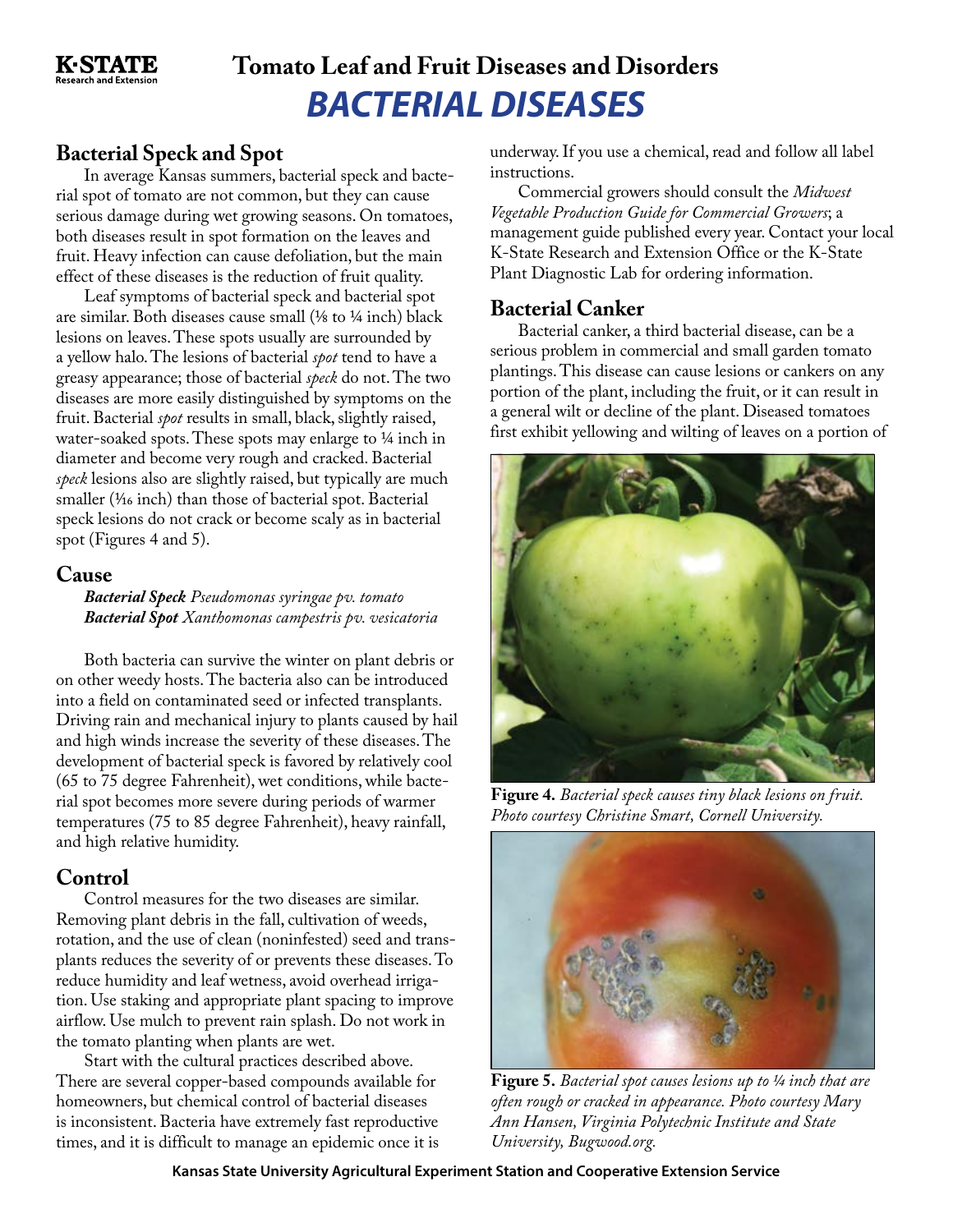the plant. The leaves eventually become brittle and dry, and drop from the plant. Yellowish streaks may develop on leaf petioles, stems, and also internally in the water-conducting tissue of the main stem. Rotting in the stem may be visible when stems are cut (Figure 6). In addition, small circular depressed areas called cankers may form on the stem.

The most diagnostic feature of bacterial canker is the formation of fruit spots. These spots may be confused with those caused by bacterial speck or spot. However, fruit lesions caused by bacterial canker are bordered by a distinct white halo (Figure 7). These white halos may disappear as the fruit ripens.

#### **Cause**

*Clavibacter michiganensis subsp. michiganensis*

The bacterium can be introduced into fields on contaminated seed or on infected transplants. The bacterium also can survive in soil on infested plant material for at least 1 year. During the growing season, the small bacteria are dispersed by water (irrigation or rain) and infect plants through wounds or natural openings. Once inside the plant, the organism can invade the water-conducting tissue and be carried systemically throughout the plant.



**Figure 6.** *Bacterial canker can cause a rotting in the stem, visible as discoloration when the stem is cut. Photo courtesy Paul Bachi, University of Kentucky Research & Education Center, Bugwood.org.*

Disease development is favored by moderately high temperatures (75 to 85 degrees Fahrenheit) and wet, humid conditions.

#### **Control**

The most important means of controlling bacterial canker is using clean seed from a reputable firm and transplanting into disease-free soil. If you have an outbreak of bacterial canker, do not plant tomatoes or other crops in the tomato family (pepper, eggplant, potatoes) into that bed for at least 3 years. Avoid overhead irrigation, which spreads bacteria and allows infection to occur. Avoid working with plants under wet conditions. Sanitize tools such as pruning shears. Use mulch to prevent rain splash.

Start with the cultural practices described above. Copper materials are available but are generally not effective.

Commercial growers should consult the *Midwest Vegetable Production Guide for Commercial Growers*; a management guide published every year. Contact your local K-State Research and Extension Office or the K-State Plant Diagnostic Lab for ordering information.



**Figure 7.** *Bacterial canker lesions on fruit usually have a white halo. Photo courtesy Mary Ann Hansen, Virginia Polytechnic Institute and State University, Bugwood.org.*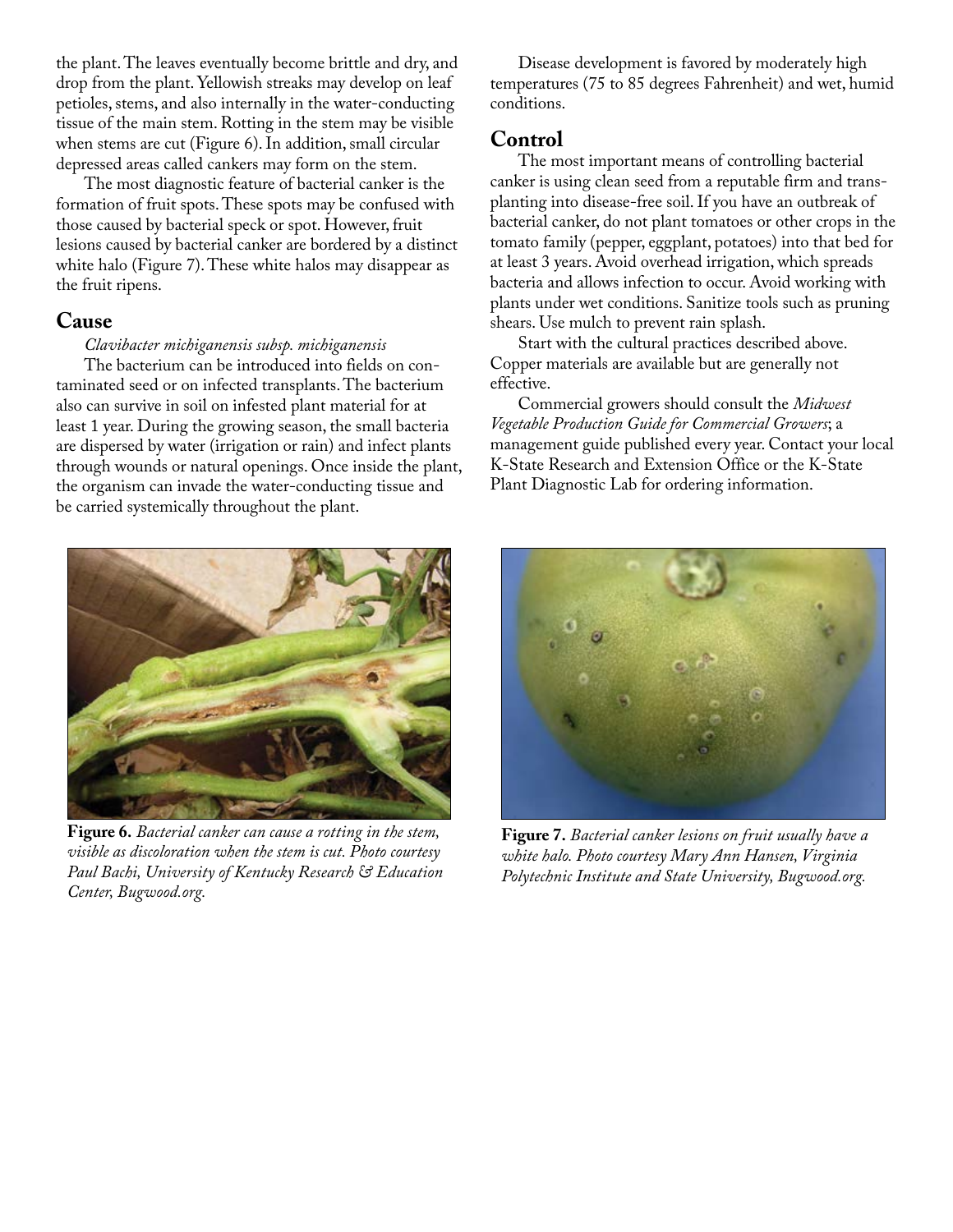

## *PHYSIOLOGICAL DISORDERS* **Tomato Leaf and Fruit Diseases and Disorders**

### **Blossom End Rot**

Fruits develop a sunken, water-soaked lesion near the blossom end. The lesion expands rapidly, turns black, and results in a flattening of the end of the fruit (Figure 8). Secondary organisms frequently invade the lesions and cause a complete rotting of the fruit. The disorder commonly occurs during periods of hot, dry weather.

#### **Cause:** Physiological

Blossom end rot is a physiological disorder (not an infectious disease) resulting from a shortage of available calcium in rapidly developing fruit. This problem can occur even though the soil has an abundance of calcium. The disorder is associated with rapid plant growth and quick fluctuations in soil moisture. In Kansas, the disease is typically most severe during periods of hot daytime temperatures, low humidity, and windy conditions. The disease also is more serious when excess nitrogen fertilizer has been applied.

## **Control**

Providing even and adequate soil moisture, especially during fruit set, can reduce the incidence of blossom end rot. More uniform soil moisture can be achieved by mulching and a balanced irrigation program. Avoid overfertilization of the plant with nitrogen, especially of the ammonia formulation. Select cultivars that are less prone to blossom end rot.

## **Leaf Roll**

During mild spring weather, top growth is more vigorous than root growth. When drier summer weather occurs, the abundant foliage transpires water faster than the root system absorbs it. The plant compensates by rolling its leaves to reduce surface area (Fig. 9). The leaves may become thickened. The symptoms may occur after cultivation, heavy rains, or a sudden change in weather.

## **Control**

The condition is temporary and the plant will recover on its own. To prevent leaf roll, keep soil evenly moist (not too wet, not too dry) and avoid cultivation that damages roots.

## **Growth Cracks**

Growth cracking occurs on tomato fruit that expand too quickly. It is most common on nearly ripe fruit, but it can occur on younger fruit. Cracks develop in concentric circles around the stem scar (Figure 10). They also can



**Figure 8.** *Blossom end rot causes sunken, water soaked lesions that eventually turn black. Photo courtesy David B. Langston, University of Georgia, Bugwood.org.*



**Figure 9.** *Physiological leaf roll. Photo courtesy Ward Upham, KSU Horticulture*



**Figure 10.** *Concentric growth cracks. Photo courtesy Paul Bachi, University of Kentucky.*